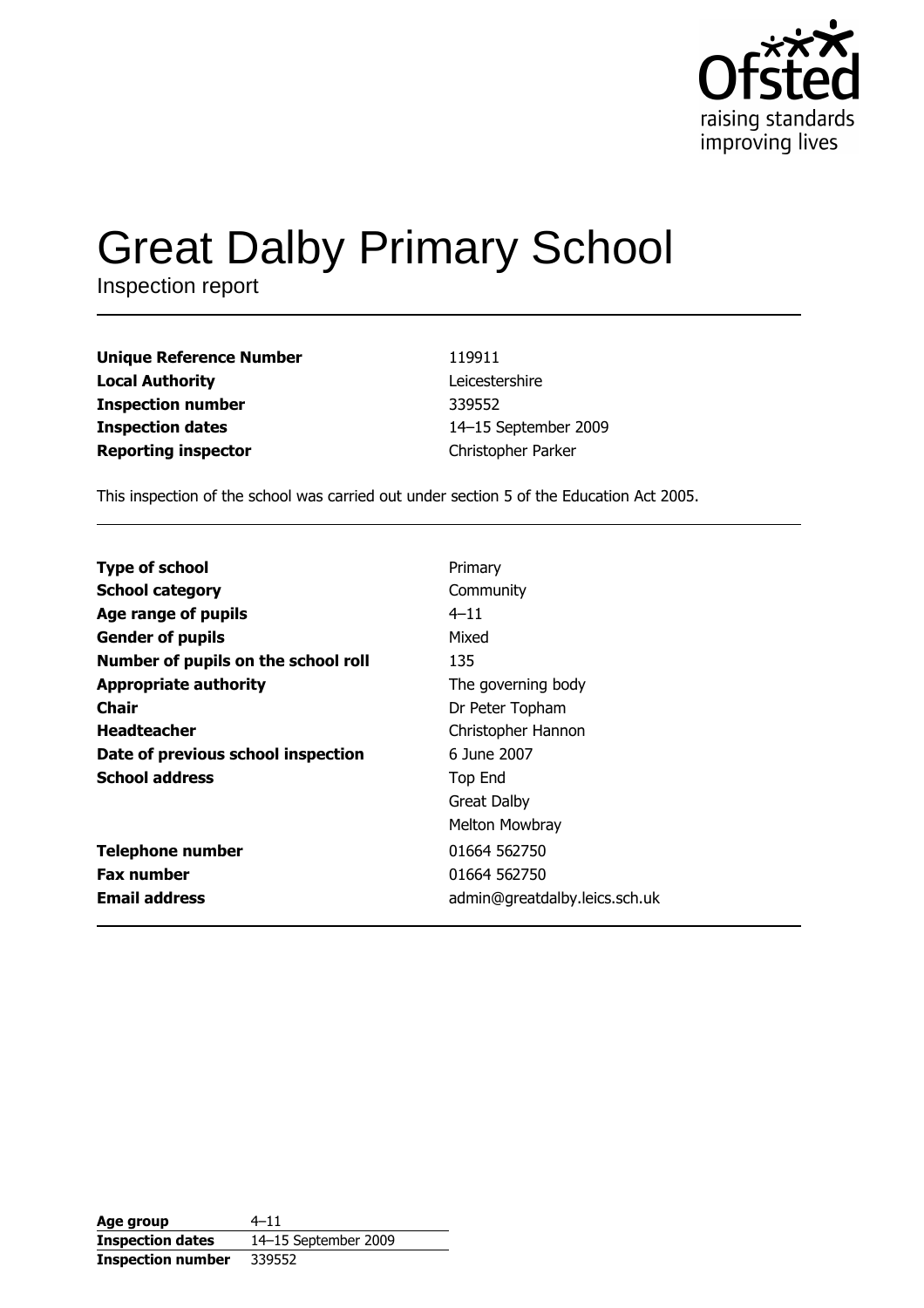The Office for Standards in Education, Children's Services and Skills (Ofsted) regulates and inspects to achieve excellence in the care of children and young people, and in education and skills for learners of all ages. It regulates and inspects childcare and children's social care, and inspects the Children and Family Court Advisory Support Service (Cafcass), schools, colleges, initial teacher training, work-based learning and skills training, adult and community learning, and education and training in prisons and other secure establishments. It rates council children's services, and inspects services for looked after children, safequarding and child protection.

Further copies of this report are obtainable from the school. Under the Education Act 2005, the school must provide a copy of this report free of charge to certain categories of people. A charge not exceeding the full cost of reproduction may be made for any other copies supplied.

If you would like a copy of this document in a different format, such as large print or Braille, please telephone 08456 404045, or email enquiries@ofsted.gov.uk.

You may copy all or parts of this document for non-commercial educational purposes, as long as you give details of the source and date of publication and do not alter the documentation in any way.

Royal Exchange Buildings St Ann's Square Manchester M2 7LA T: 08456 404045 Textphone: 0161 618 8524 E: enquiries@ofsted.gov.uk W: www.ofsted.gov.uk © Crown copyright 2009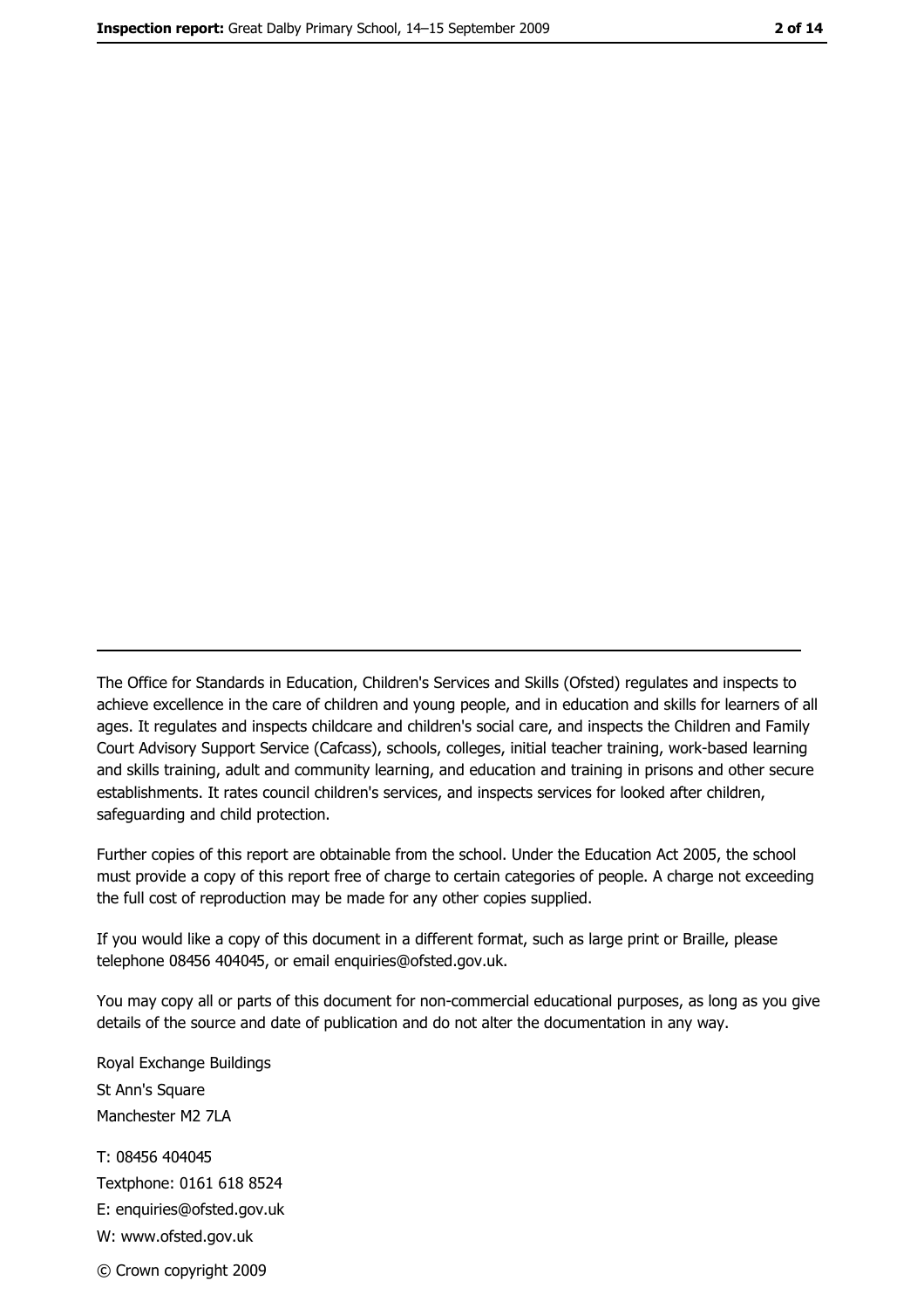# **Introduction**

This inspection was carried out by two additional inspectors. The inspectors visited 11 lessons and held discussions with pupils, staff, the headteacher and governors. They observed the school's work and looked at data showing the pupils' progress, documents, policies and records of self-evaluation. Questionnaires returned by pupils, parents and staff were analysed.

The inspection team reviewed many aspects of the school's work. It looked in detail at four points:

- the steps the school has taken to improve the performance of boys, and how it has  $\blacksquare$ evaluated its actions
- the ways in which improvement is being led and managed  $\blacksquare$
- how the quality and provision of the Early Years Foundation Stage is being  $\blacksquare$ monitored, evaluated and improved
- the effectiveness of the school's actions to promote community cohesion.  $\blacksquare$

# Information about the school

The school is much smaller than average. Almost all of the pupils are from White British backgrounds. The proportion of pupils with special educational needs and/or disabilities is smaller than in most schools. Few pupils are entitled to free school meals.

About a tenth of the pupils reside in the village of Great Dalby. Half of the pupils travel from Melton Mowbray, the rest come from surrounding villages.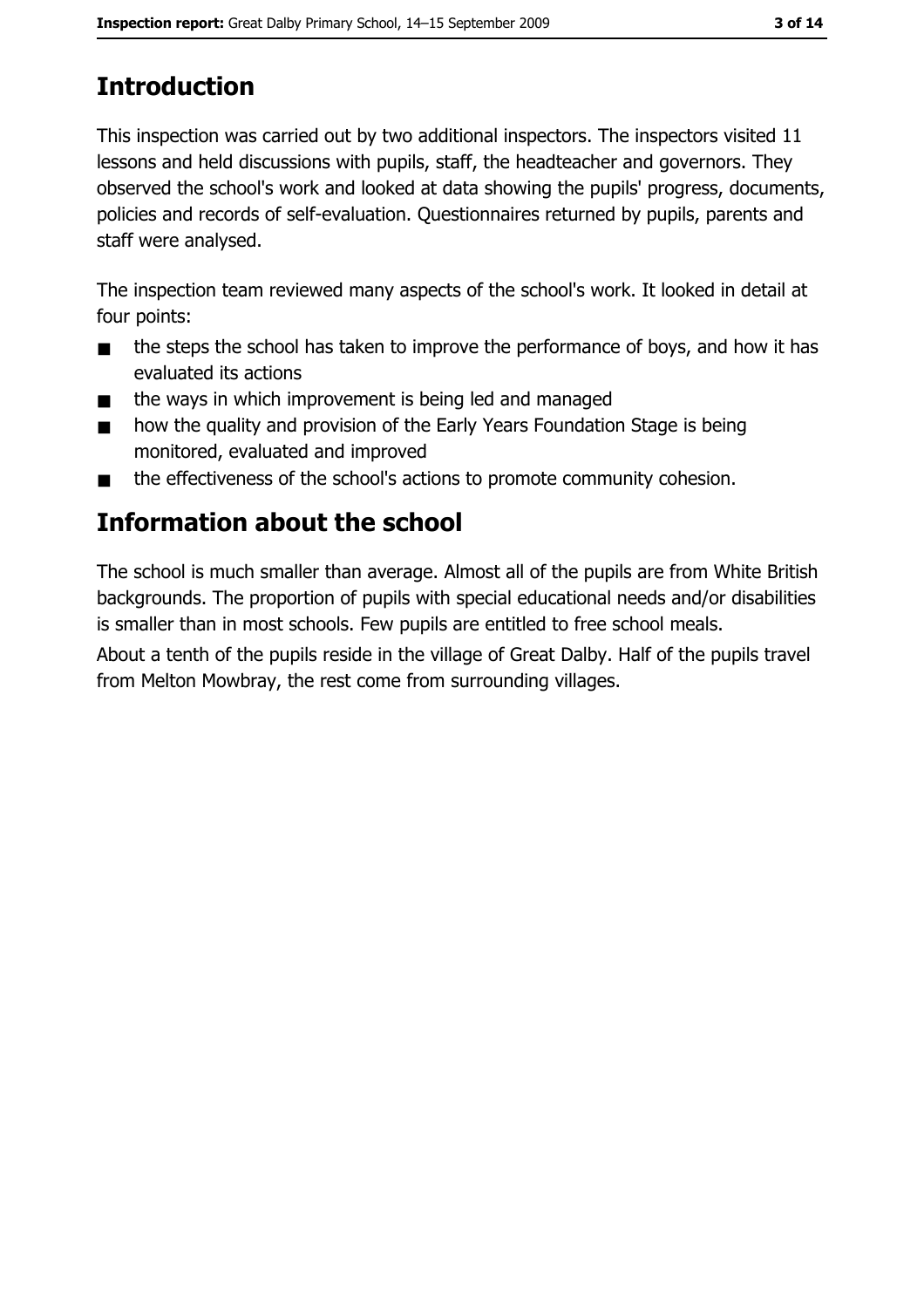# **Inspection judgements**

## Overall effectiveness: how good is the school?

#### The school's capacity for sustained improvement

## **Main findings**

The school continues to provide a good education for its pupils. Overall, attainment is above average and most pupils make good progress. Over the last few years the school has, with some success, worked to close the gap between the attainment of girls and boys. Nevertheless, a few boys, although making satisfactory progress, are still not reaching their potential.

The headteacher and staff are striving to improve provision that they make for all pupils. Monitoring and evaluation of the school's work are comprehensive and have successfully maintained a good level of performance. However, in some areas monitoring and evaluation are not precise enough to improve provision to the very highest standard. Although good, self-evaluation is not sufficiently sophisticated to achieve excellent outcomes for pupils. There have been many improvements and enhancements to the curriculum to motivate and interest boys. The teaching is good, but in some lessons a few boys still do not show the level of commitment needed to make consistently good progress. The school's success in improving aspects of provision and outcomes for the pupils reflects its good capacity to continue improving.

The pupils' personal development is good, although they have few opportunities to develop an understanding of wider British society. This is because the school's approach to community cohesion has not been given a sufficiently high priority. In all other respects the school is successful in creating an environment where pupils feel safe, recognise the importance of a healthy lifestyle and behave well. High levels of attendance reflect the pupils' generally very positive views of school.

Over the last year the good provision made for children in the Early Years Foundation Stage has been very successfully developed and extended under the ambitious leadership of the coordinator. As a result, the children made rapid progress last year. Only a few days into their school lives, the new cohort of children have benefited from a smooth transition and are already displaying considerable confidence and independence.

# What does the school need to do to improve further?

- Raise the achievement of the few boys who are not reaching their potential by  $\blacksquare$ strengthening their commitment to learning so that they become fully engaged in all lessons and make rapid progress.
	- Sharpen monitoring and evaluation of teaching and learning to take full account of its impact on the progress of groups and individuals.
	- Raise the profile of community cohesion by: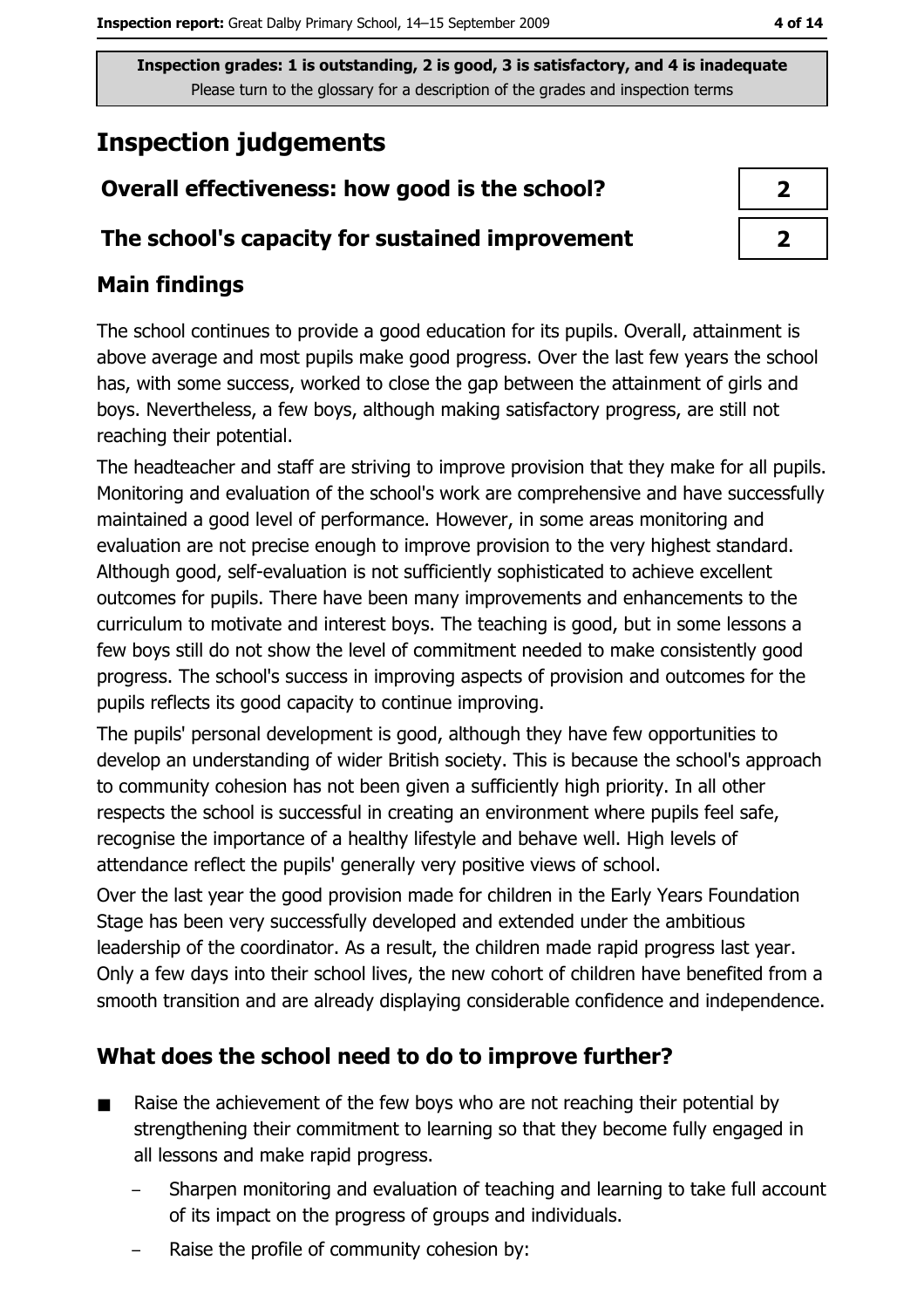$\overline{2}$ 

Inspection grades: 1 is outstanding, 2 is good, 3 is satisfactory, and 4 is inadequate Please turn to the glossary for a description of the grades and inspection terms

- extending opportunities for pupils to gain a broader understanding of a multicultural society
- evaluating the impact of such opportunities on the outcomes for pupils.

### **Outcomes for individuals and groups of pupils**

Lessons are interesting and well organised, so that most pupils learn and make good progress. The teachers have given thoughtful consideration to how they can engage boys through, for example, diverse activities that are practical and lively. In a literacy lesson for Years 1 and 2, the pupils acted out the sequence of events from a story in preparation for writing about how to plant a seed. In Year 6 the pupils were engaged in extensive debate about how they could work together in a small group to tell a story. Activities of this type are part of the school's strategy to motivate and prepare pupils for writing tasks. It is clear that this has been largely, but not completely, successful. Occasionally, a few boys, while 'doing just enough', do not show the level of commitment or engagement needed to make the rapid progress which they should.

Over recent years the results of national tests have shown a wider than usual gap between the attainment of girls and that of boys. The school's work to close this gap is evident from the national test results at the end of Year 6 in 2009, where the performance of girls and boys was very similar. However, achievement in lessons indicates that some discrepancy remains in some classes.

The results of national tests fluctuate from year to year because cohorts are relatively small. The results over the last few years show that, at the end of Year 2, attainment is above average, and by the end of Year 6 many indicators are significantly above average. In 2007, results at the end of Year 6 were high; they dipped in 2008 and rose again in 2009. The results in English, mathematics and science in 2009 were well above average.

Pupils with special educational needs and/or disabilities are achieving well because of the good support they receive through small-group work in English and mathematics. In conversation, pupils say they feel safe in school. While they acknowledge that there are squabbles from time to time, they feel that behaviour is generally good and they show little concern about bullying. Many pupils enjoy the range of sporting opportunities the school provides. The Healthy School Award is reflected in the good-quality meals enjoyed by many pupils. Their personal qualities are being developed well through a wide range of interesting activities. The curriculum provides them with opportunities to learn about a range of faiths, though few opportunities to develop a broader understanding of multicultural society in Britain. Links with schools in France, Australia and Canada are being fostered to provide the pupils with a good international dimension to their learning.

These are the grades for pupils' outcomes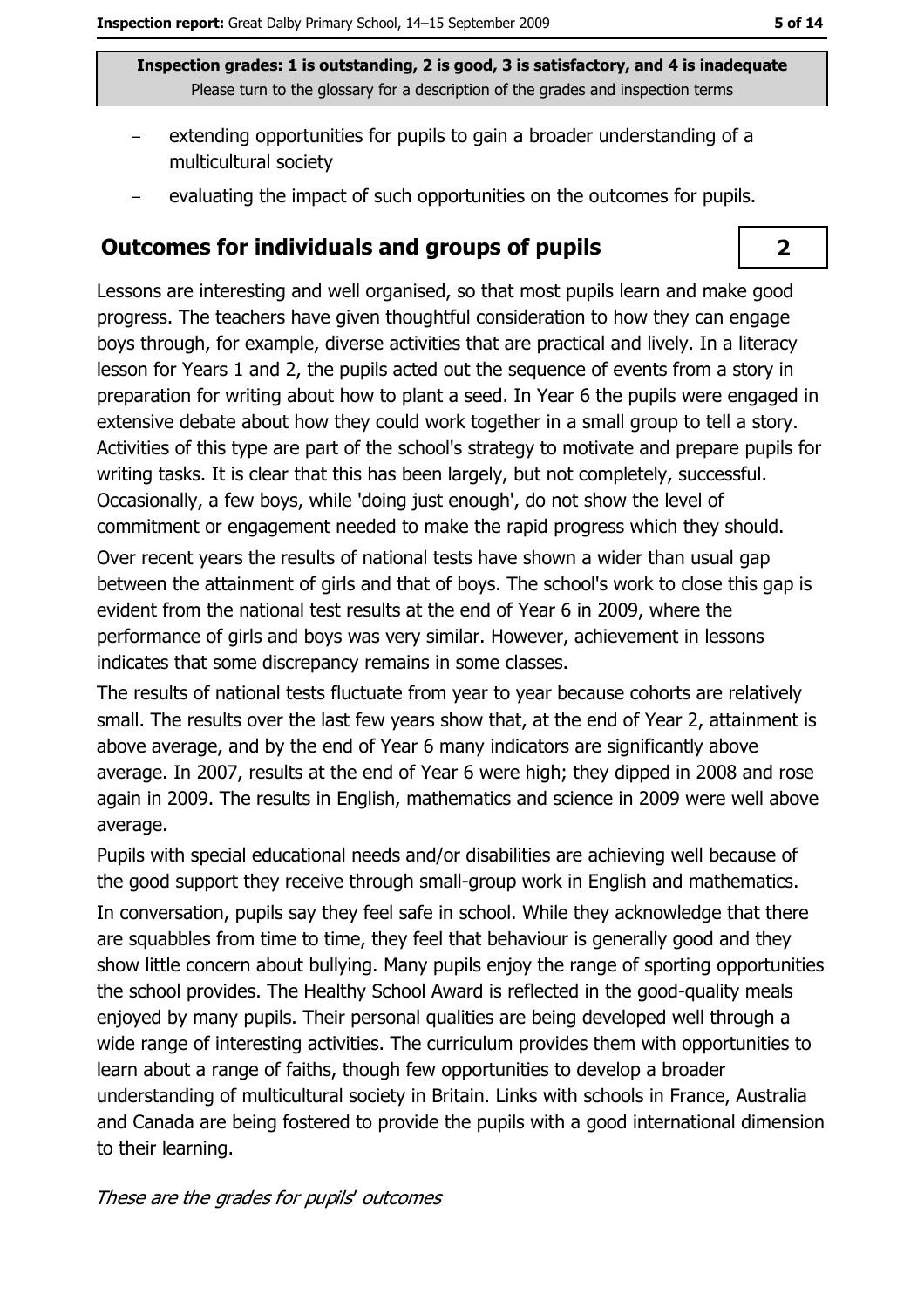| Pupils' achievement and the extent to which they enjoy their learning                                                     |                         |  |
|---------------------------------------------------------------------------------------------------------------------------|-------------------------|--|
| Taking into account:<br>Pupils' attainment <sup>1</sup>                                                                   | $\overline{2}$          |  |
| The quality of pupils' learning and their progress                                                                        | $\overline{2}$          |  |
| The quality of learning for pupils with special educational needs and/or<br>disabilities and their progress               | $\overline{2}$          |  |
| The extent to which pupils feel safe                                                                                      | $\mathbf{2}$            |  |
| <b>Pupils' behaviour</b>                                                                                                  | $\mathbf{2}$            |  |
| The extent to which pupils adopt healthy lifestyles                                                                       | $\mathbf{2}$            |  |
| The extent to which pupils contribute to the school and wider community                                                   |                         |  |
| The extent to which pupils develop workplace and other skills that will<br>contribute to their future economic well-being | $\overline{\mathbf{2}}$ |  |
| Taking into account:<br>Pupils' attendance <sup>1</sup>                                                                   | 1                       |  |
| The extent of pupils' spiritual, moral, social and cultural development                                                   | 2                       |  |

#### How effective is the provision?

Teaching is effective and lessons are lively and interesting, ensuring that the vast majority of pupils are engaged by the tasks they are set. Most pupils concentrate and produce the volume and quality of work expected of them by their teachers. While most pupils make good progress, one or two boys in some classes are not as committed or productive as they should be and do not reach their potential.

Teachers make good use of a wide range of resources. Interactive whiteboards and visualisers are used well to provide a good focus for learning. For example, in Years 3 and 4 when pupils were creating persuasive holiday posters, the teacher used examples of their work, on the visualiser, to discuss with the class how the text might be improved to grab the reader's attention and encourage them to book a holiday. Good questioning by the teacher drew out good improvements, illustrating well the good learning and progress of most pupils.

The school has improved how teachers mark the pupils' work. There are examples of good and effective marking that point out exactly how a piece of work can be improved. Target setting is well established. However, some pupils do not yet fully understand how to use the recently introduced extensive success criteria for writing tasks. Nevertheless, this is a very positive development introduced to extend the good arrangements for target setting and assessment.

The curriculum is well organised and extensively enriched by visits to places of interest,

 $\overline{1}$  The grades for attainment and attendance are: 1 is high; 2 is above average; 3 is broadly average; and 4 is low.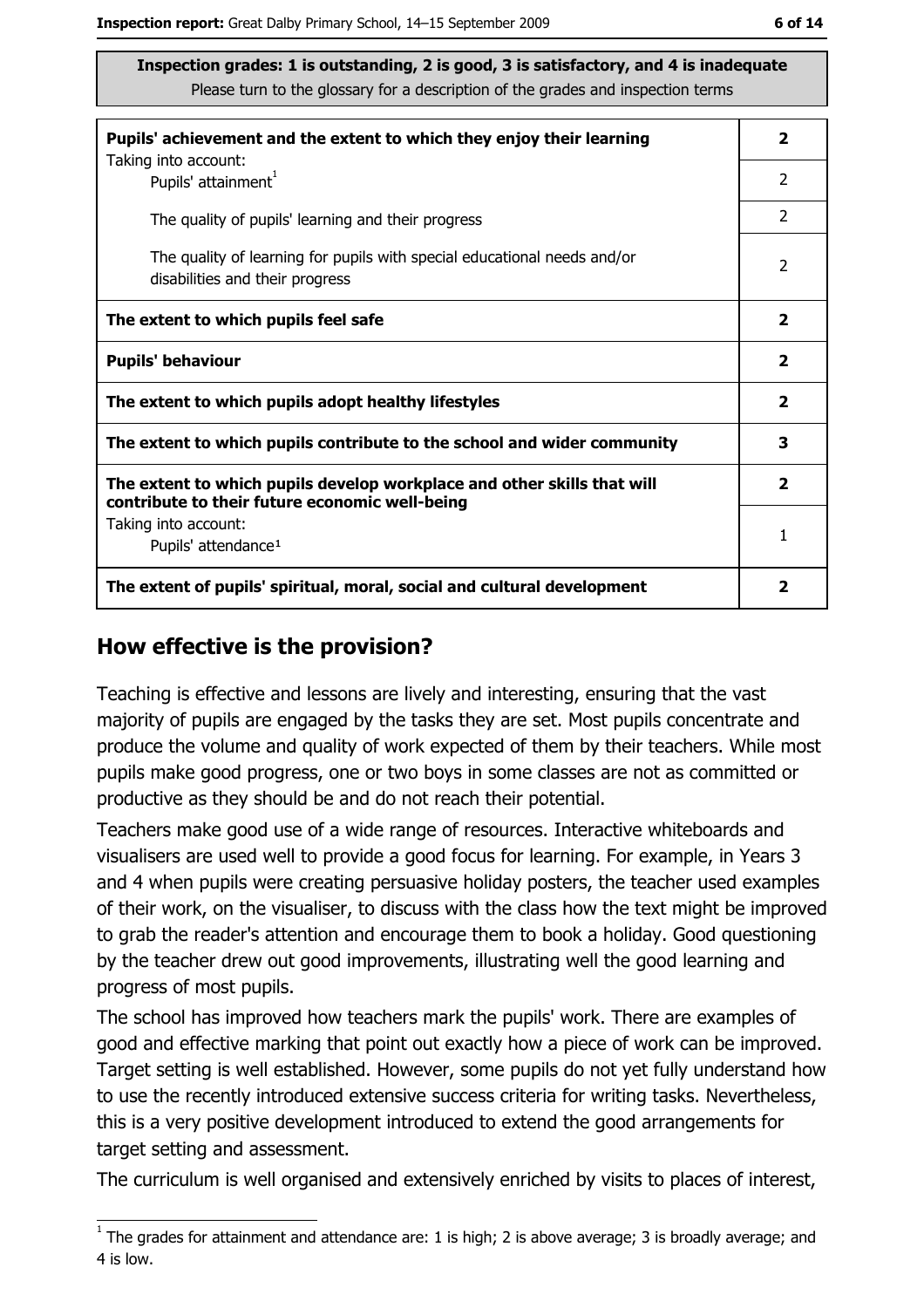events at school, and a wide range of extra-curricular activities. Many of these opportunities add to the good progress that pupils make in their broader personal development.

Care, quidance and support are strong features of the school's provision. The most vulnerable pupils are well supported through effective links with external agencies. The school works closely with parents to provide therapy and medical support for individuals so that they overcome substantial barriers and play a full part in lessons and activities. Those who have a special educational need or disability receive carefully tailored support. These programmes help them to benefit from class lessons as well as small-group activities.

These are the grades for the quality of provision

| The quality of teaching                                                                                    | 2 |
|------------------------------------------------------------------------------------------------------------|---|
| Taking into account:                                                                                       |   |
| The use of assessment to support learning                                                                  |   |
| The extent to which the curriculum meets pupils' needs, including, where<br>relevant, through partnerships | 2 |
| The effectiveness of care, guidance and support                                                            |   |

#### How effective are leadership and management?

Following a number of changes of teaching staff over the last year, the headteacher has moulded an ambitious team with high expectations. Monitoring arrangements are rigorous, and self-evaluation provides an accurate picture of the school's performance. Records of the monitoring of the quality of teaching, for example, are accurate and provide helpful points for development. However, few lesson observations focus sharply on the progress of groups or individuals. Consequently, these activities are not providing a sharp insight into how the school might build on its good performance and achieve excellent outcomes for all pupils.

There is a comprehensive development plan that clearly outlines areas for improvement. While the detail set out in the plan is likely to ensure that the school's good performance is maintained, it is unlikely to move its performance to outstanding because it is not precise enough.

The governors hold the school to account and are rigorous in evaluating the impact of, for example, the school's disability and gender policies. Governors have monitored the performance of boys 'at almost every meeting', and recognise that, although some improvements have been made, the school has yet to find a solution which ensures that all boys do as well as they should. The governors ensure that the school's arrangements for the safety and well-being of pupils are well developed. The school has very positive relationships with parents and keeps them well informed through frequent newsletters. Parental comments on pupils' annual reports show a high level of satisfaction with the information they receive about how their children are doing. The school's wider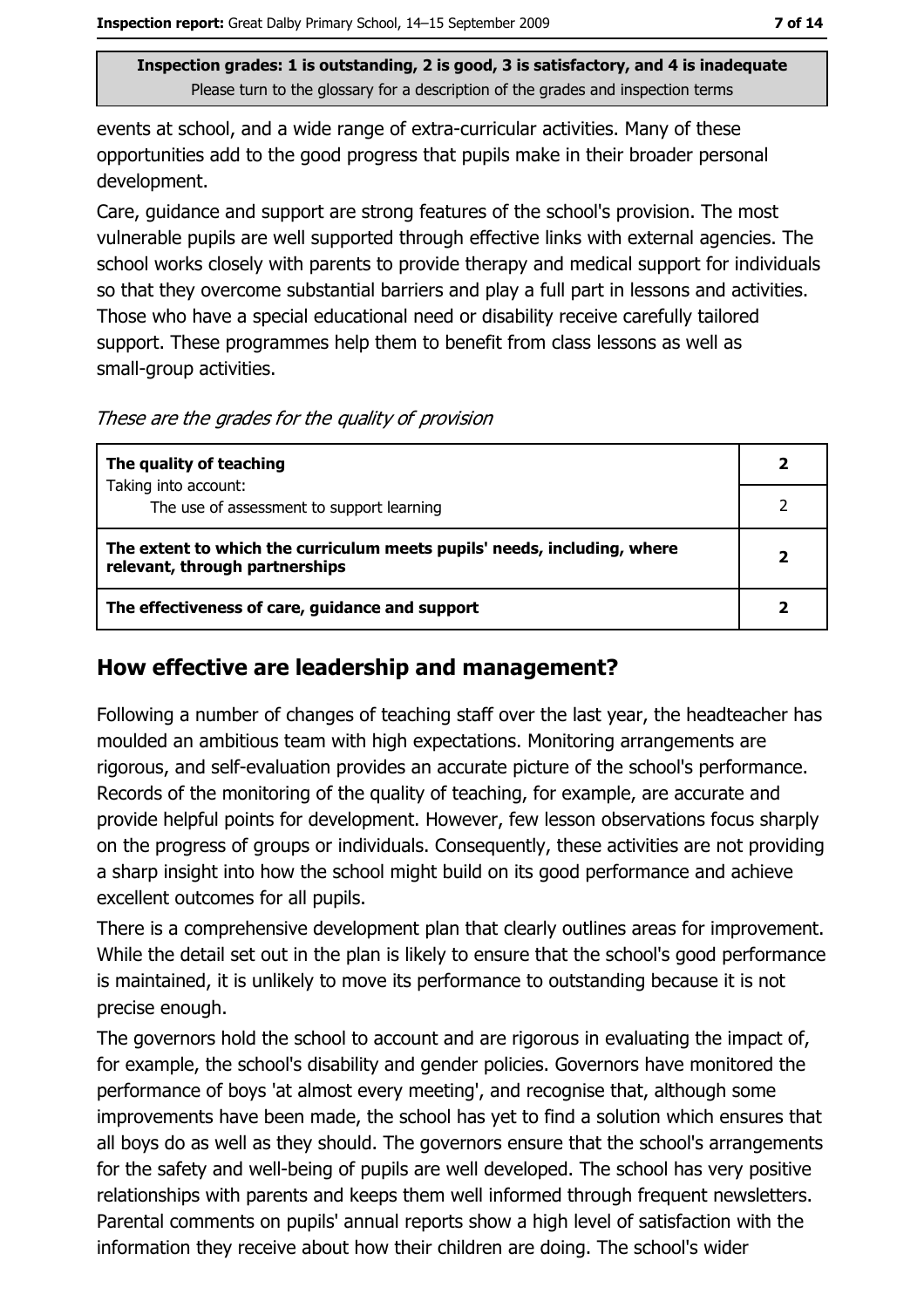partnerships provide pupils with a good range of after-school activities. For example, Leicester Tigers lead tag rugby activities.

The school has taken steps, based on its rural context, to develop a cohesive community within the school. Within the curriculum it promotes an understanding of religious and ethnic diversity, but has only recently identified the need to promote engagement with community groups in contrasting areas. This is an area for improvement within the current school development plan. Evaluation of the school's work on community cohesion has been patchy, and this important area has not been given a sufficiently high priority.

The resources available to the school are used well to achieve good outcomes for pupils, and provide good value for money.

These are the grades for leadership and management

| The effectiveness of leadership and management in embedding ambition and<br>driving improvement                                                                     | $\overline{\mathbf{2}}$ |
|---------------------------------------------------------------------------------------------------------------------------------------------------------------------|-------------------------|
| Taking into account:<br>The leadership and management of teaching and learning                                                                                      | $\overline{2}$          |
| The effectiveness of the governing body in challenging and supporting the<br>school so that weaknesses are tackled decisively and statutory responsibilities<br>met | $\overline{\mathbf{2}}$ |
| The effectiveness of the school's engagement with parents and carers                                                                                                | $\overline{\mathbf{2}}$ |
| The effectiveness of partnerships in promoting learning and well-being                                                                                              | $\mathbf{z}$            |
| The effectiveness with which the school promotes equality of opportunity and<br>tackles discrimination                                                              | 2                       |
| The effectiveness of safeguarding procedures                                                                                                                        | $\mathbf{2}$            |
| The effectiveness with which the school promotes community cohesion                                                                                                 | 3                       |
| The effectiveness with which the school deploys resources to achieve<br>value for money                                                                             | $\overline{\mathbf{2}}$ |

# **Early Years Foundation Stage**

The provision for the youngest children has improved since the last inspection and is outstanding. An analysis of the performance of the children in the Reception class last year shows that they made excellent progress, with a high proportion developing the range of skills expected for their age. The children who have just entered school are making an impressive start. This is because the 'smooth' transition and induction arrangements are exemplary, care for the children is outstanding and the learning experiences are both imaginative and stimulating.

The children are already demonstrating an excellent understanding of the daily routines. Most of them play and work well together and are happy to pursue their own learning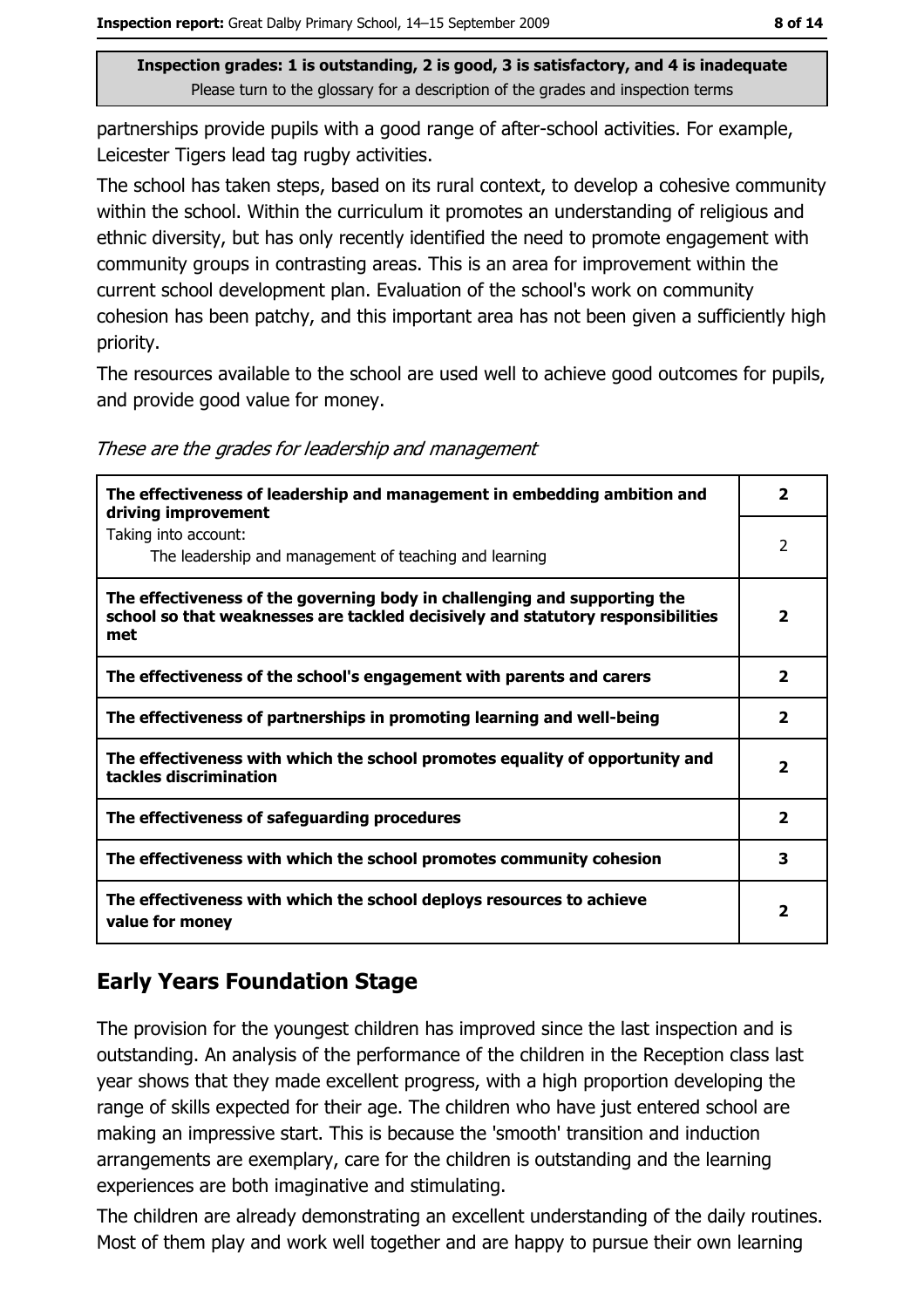interests independently, using the wide range of activities planned for them. Adults monitor the children's choices diligently and record incidental observations in some detail to add to the impressive learning journeys that also take full account of the child's own views, their development at pre-school, and their parent's views.

Detailed planning and very lively teaching ensure that lessons are vibrant with well-resourced opportunities. Children explore the world around them, develop their language, number, and information and communication technology skills, and extend their personal development. As a result, children demonstrate high levels of enjoyment, curiosity, independence and concentration. Evaluations of some of the activities carried out last year give an excellent insight into how children are involved in planning learning and the great fun they had as 'super heroes'.

Activities flow freely from indoors to out. All of the adults take every opportunity to develop the children's learning, whether they are in 'the beach shop' or improving their balancing skills in the outdoor area.

The work of the Early Years Foundation Stage coordinator has been pivotal in extending and developing the provision to a high standard. A local authority visit last year highlighted many strong features, but also pinpointed a few areas for improvement. The areas for improvement have been tackled speedily and robustly to the benefit of the children. This illustrates well the ambitious and determined leadership of the coordinator.

| <b>Overall effectiveness of the Early Years Foundation Stage</b>                             |  |
|----------------------------------------------------------------------------------------------|--|
| Taking into account:                                                                         |  |
| Outcomes for children in the Early Years Foundation Stage                                    |  |
| The quality of provision in the Early Years Foundation Stage                                 |  |
| The effectiveness of leadership and management of the Early Years<br><b>Foundation Stage</b> |  |

These are the grades for the Early Years Foundation Stage

#### **Views of parents and carers**

The questionnaires, responses and other evidence provided by the school show that there is a high level of satisfaction among parents. Many parents added written comments to their responses highlighting how effective and supportive the school staff have been in ensuring that their child makes good progress, is happy and well cared for at school. A few parents expressed concerns about how well conflicts between pupils are dealt with. Discussions with pupils indicate that they are not aware of oppressive behaviour that extends beyond the 'usual squabbles'. Records kept by the school show that parents are involved where a pupil has been hurt by another. Such incidents are infrequent.

 $\mathbf{1}$ 

 $\mathbf{1}$ 

 $\mathbf{1}$ 

 $\mathbf{1}$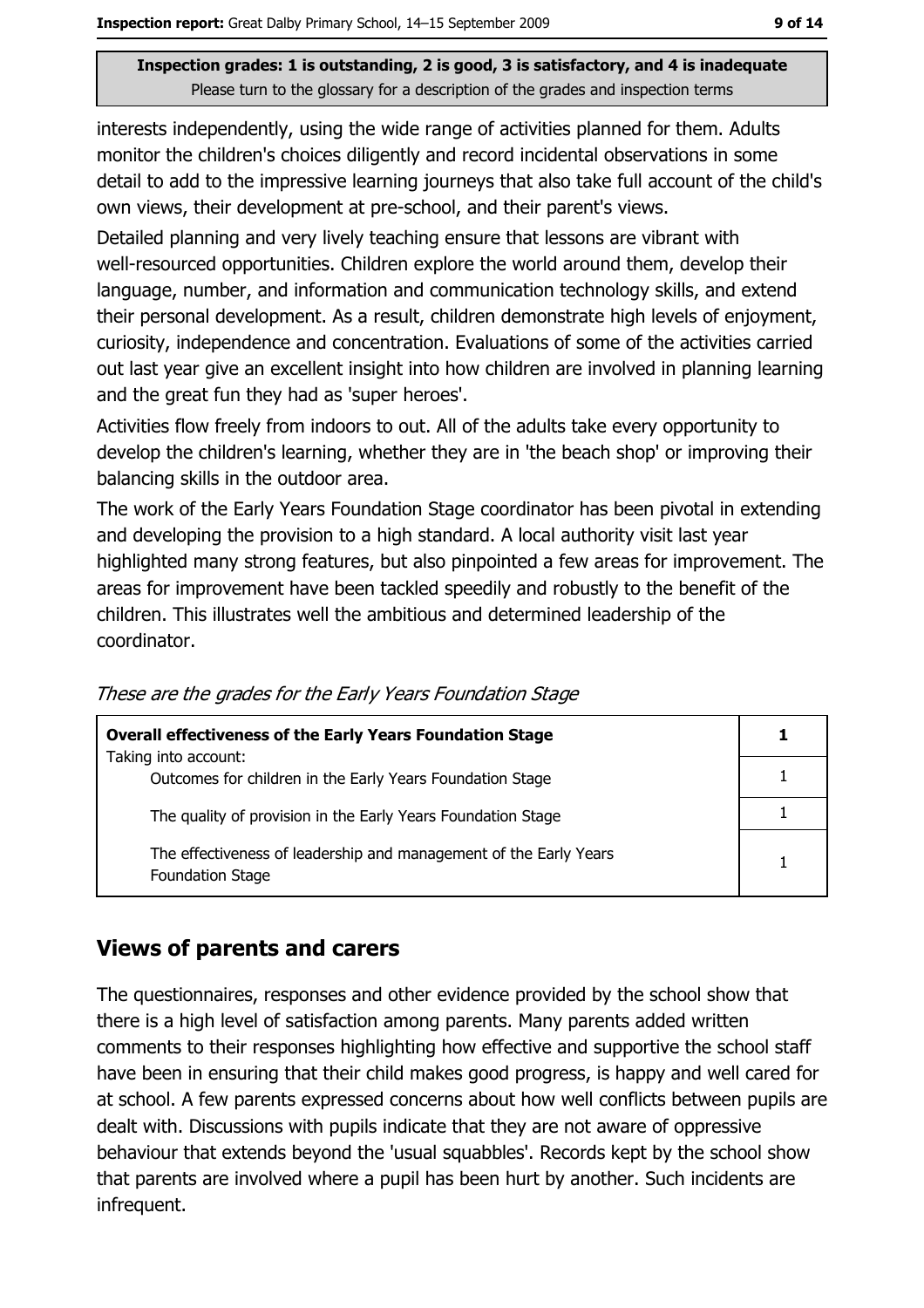#### Responses from parents and carers to Ofsted's questionnaire

Ofsted invited all the registered parents and carers of pupils registered at Great Dalby Primary School to complete a questionnaire about their views of the school.

In the questionnaire, parents and carers were asked to record how strongly they agreed with 13 statements about the school. The inspector received 86 completed questionnaires by the end of the on-site inspection. In total, there are 135 pupils registered at the school.

| <b>Statements</b>                                                                                                                                                                                                                                       | <b>Strongly</b><br><b>Agree</b> |               | <b>Agree</b> |               | <b>Disagree</b> |                | <b>Strongly</b><br>disagree |               |
|---------------------------------------------------------------------------------------------------------------------------------------------------------------------------------------------------------------------------------------------------------|---------------------------------|---------------|--------------|---------------|-----------------|----------------|-----------------------------|---------------|
|                                                                                                                                                                                                                                                         | <b>Total</b>                    | $\frac{1}{2}$ | <b>Total</b> | $\frac{0}{0}$ | <b>Total</b>    | $\frac{0}{0}$  | <b>Total</b>                | $\frac{1}{2}$ |
| My child enjoys school                                                                                                                                                                                                                                  | 52                              | 60            | 32           | 37            | $\mathbf 0$     | 0              | $\mathbf 0$                 | 0             |
| The school keeps my child<br>safe                                                                                                                                                                                                                       | 55                              | 64            | 28           | 33            | 1               | 1              | 0                           | 0             |
| The school informs me<br>about my child's progress                                                                                                                                                                                                      | 42                              | 49            | 37           | 43            | $\overline{2}$  | $\overline{2}$ | 0                           | 0             |
| My child is making enough<br>progress at this school                                                                                                                                                                                                    | 45                              | 52            | 28           | 33            | 4               | 5              | 0                           | 0             |
| The teaching is good at this<br>school                                                                                                                                                                                                                  | 50                              | 58            | 30           | 35            | 0               | 0              | 0                           | 0             |
| The school helps me to<br>support my child's learning                                                                                                                                                                                                   | 49                              | 57            | 29           | 34            | 3               | 3              | 0                           | $\mathbf 0$   |
| The school helps my child to<br>have a healthy lifestyle                                                                                                                                                                                                | 50                              | 58            | 30           | 35            | 3               | 3              | 0                           | $\mathbf 0$   |
| The school makes sure that<br>my child is well prepared for<br>the future (for example<br>changing year group,<br>changing school, and for<br>children who are finishing<br>school, entering further or<br>higher education, or<br>entering employment) | 42                              | 50            | 32           | 38            | $\mathbf 0$     | 0              | 0                           | $\mathbf 0$   |
| The school meets my child's<br>particular needs                                                                                                                                                                                                         | 50                              | 58            | 29           | 34            | 3               | 3              | 0                           | 0             |
| The school deals effectively<br>with unacceptable behaviour                                                                                                                                                                                             | 38                              | 44            | 33           | 38            | 8               | 9              | 0                           | 0             |
| The school takes account of<br>my suggestions and<br>concerns                                                                                                                                                                                           | 40                              | 47            | 36           | 42            | $\overline{2}$  | $\overline{2}$ | 0                           | 0             |
| The school is led and<br>managed effectively                                                                                                                                                                                                            | 45                              | 52            | 35           | 41            | $\mathbf{1}$    | $\mathbf{1}$   | $\mathbf 0$                 | $\mathbf 0$   |
| Overall, I am happy with my<br>child's experience at this<br>school                                                                                                                                                                                     | 56                              | 65            | 25           | 29            | $\pmb{0}$       | 0              | 0                           | $\pmb{0}$     |

The table above summarises the responses that parents and carers made to each statement. The percentages indicate the proportion of parents and carers giving that response out of the total number of completed questionnaires. Where one or more parents and carers chose not to answer a particular question, the percentages will not add up to 100%.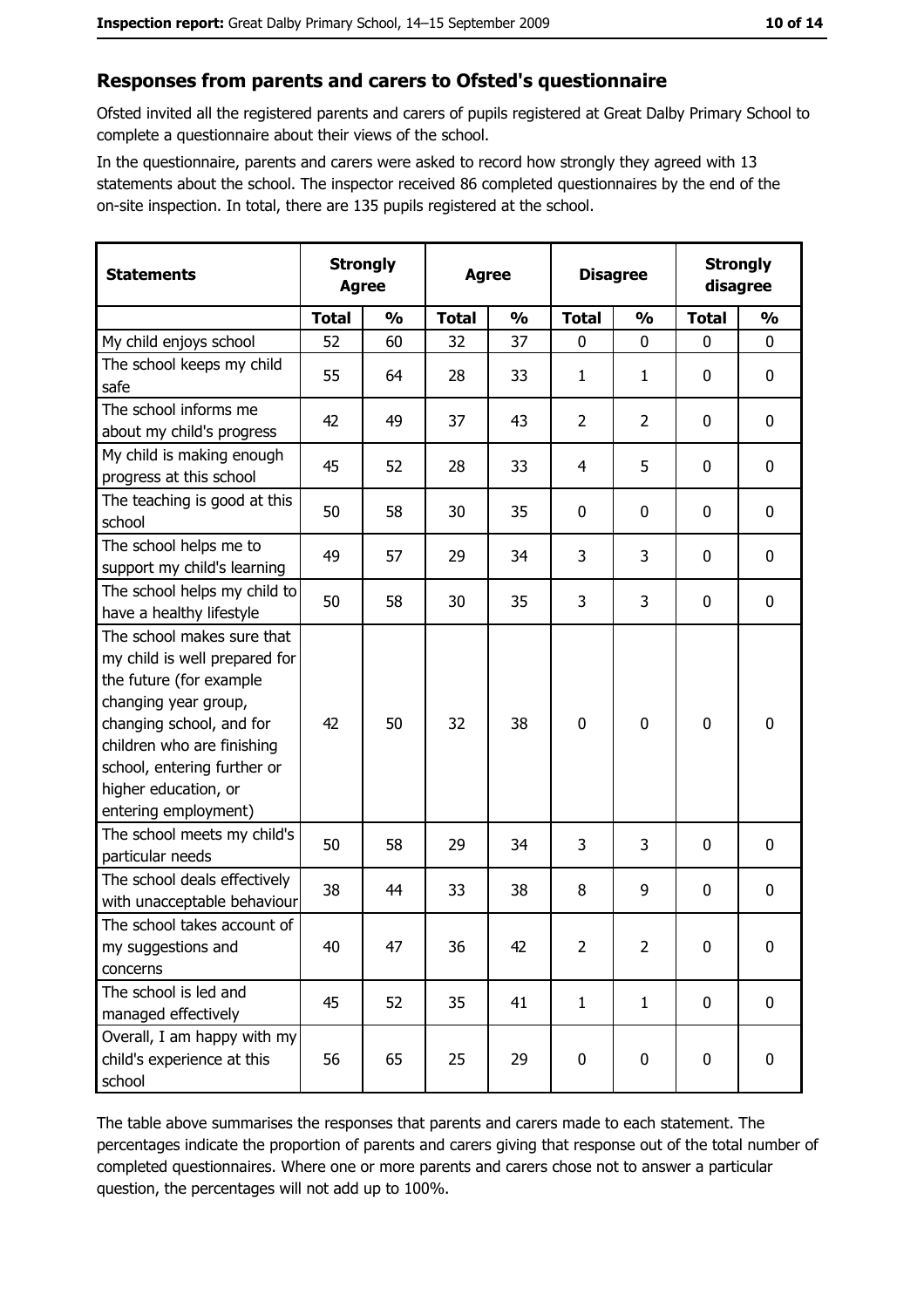# Glossary

| Grade   | <b>Judgement</b> | <b>Description</b>                                                                                                                                                                                                               |  |
|---------|------------------|----------------------------------------------------------------------------------------------------------------------------------------------------------------------------------------------------------------------------------|--|
| Grade 1 | Outstanding      | These features are highly effective. An oustanding<br>school provides exceptionally well for its pupils' needs.                                                                                                                  |  |
| Grade 2 | Good             | These are very positive features of a school. A school<br>that is good is serving its pupils well.                                                                                                                               |  |
| Grade 3 | Satisfactory     | These features are of reasonable quality. A satisfactory<br>school is providing adequately for its pupils.                                                                                                                       |  |
| Grade 4 | Inadequate       | These features are not of an acceptable standard. An<br>inadequate school needs to make significant<br>improvement in order to meet the needs of its pupils.<br>Ofsted inspectors will make further visits until it<br>improves. |  |

## What inspection judgements mean

## Overall effectiveness of schools inspected between September 2007 and July 2008

|                       | Overall effectiveness judgement (percentage of<br>schools) |      |                     |                   |
|-----------------------|------------------------------------------------------------|------|---------------------|-------------------|
| <b>Type of school</b> | <b>Outstanding</b>                                         | Good | <b>Satisfactory</b> | <b>Inadequate</b> |
| Nursery schools       | 39                                                         | 58   | 3                   | 0                 |
| Primary schools       | 13                                                         | 50   | 33                  | 4                 |
| Secondary schools     | 17                                                         | 40   | 34                  | 9                 |
| Sixth forms           | 18                                                         | 43   | 37                  | $\overline{2}$    |
| Special schools       | 26                                                         | 54   | 18                  | $\overline{2}$    |
| Pupil referral units  | 7                                                          | 55   | 30                  | 7                 |
| All schools           | 15                                                         | 49   | 32                  | 5                 |

New school inspection arrangements were introduced on 1 September 2009. This means that inspectors now make some additional judgements that were not made previously.

The data in the table above were reported in The Annual Report of Her Majesty's Chief Inspector of Education, Children's Services and Skills 2007/08.

Percentages are rounded and do not always add exactly to 100. Secondary school figures include those that have sixth forms, and sixth form figures include only the data specifically for sixth form inspection judgements.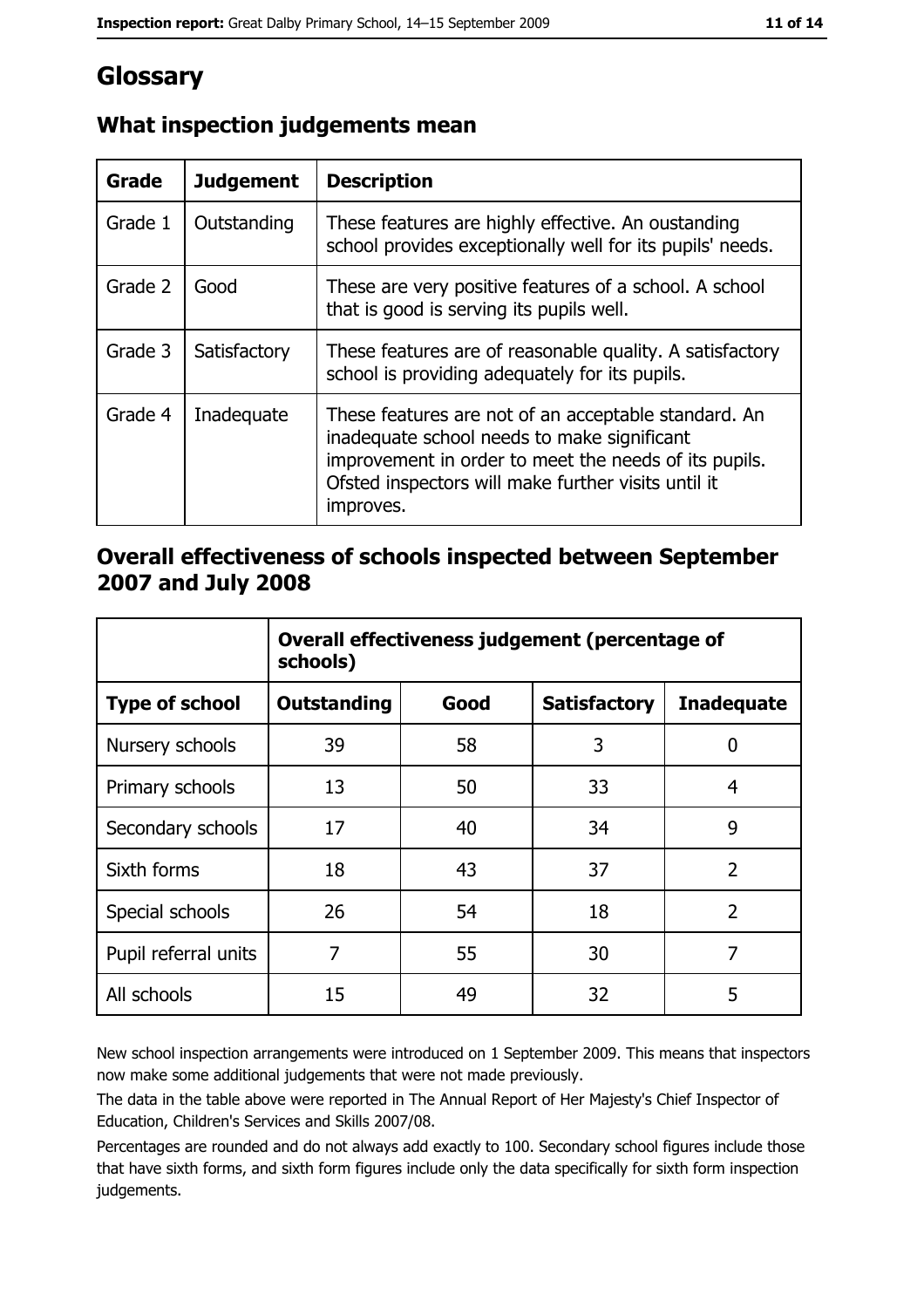# **Common terminology used by inspectors**

| Achievement:                  | the progress and success of a pupil in<br>their learning, development or training.                                                                                                                                                                                                                           |
|-------------------------------|--------------------------------------------------------------------------------------------------------------------------------------------------------------------------------------------------------------------------------------------------------------------------------------------------------------|
| Attainment:                   | the standard of the pupils' work shown by<br>test and examination results and in<br>lessons.                                                                                                                                                                                                                 |
| Capacity to improve:          | the proven ability of the school to<br>continue improving. Inspectors base this<br>judgement on what the school has<br>accomplished so far and on the quality of<br>its systems to maintain improvement.                                                                                                     |
| Leadership and management:    | the contribution of all the staff with<br>responsibilities, not just the headteacher,<br>to identifying priorities, directing and<br>motivating staff and running the school.                                                                                                                                |
| Learning:                     | how well pupils acquire knowledge,<br>develop their understanding, learn and<br>practise skills and are developing their<br>competence as learners.                                                                                                                                                          |
| <b>Overall effectiveness:</b> | inspectors form a judgement on a school's<br>overall effectiveness based on the findings<br>from their inspection of the school. The<br>following judgements, in particular,<br>influence what the overall effectiveness<br>judgement will be.                                                               |
|                               | The school's capacity for sustained<br>improvement.<br>Outcomes for individuals and groups<br>of pupils.<br>The quality of teaching.<br>The extent to which the curriculum<br>meets pupil's needs, including where<br>relevant, through partnerships.<br>The effectiveness of care, guidance<br>and support. |
| Progress:                     | the rate at which pupils are learning in<br>lessons and over longer periods of time. It<br>is often measured by comparing the<br>pupils' attainment at the end of a key<br>stage with their attainment when they<br>started.                                                                                 |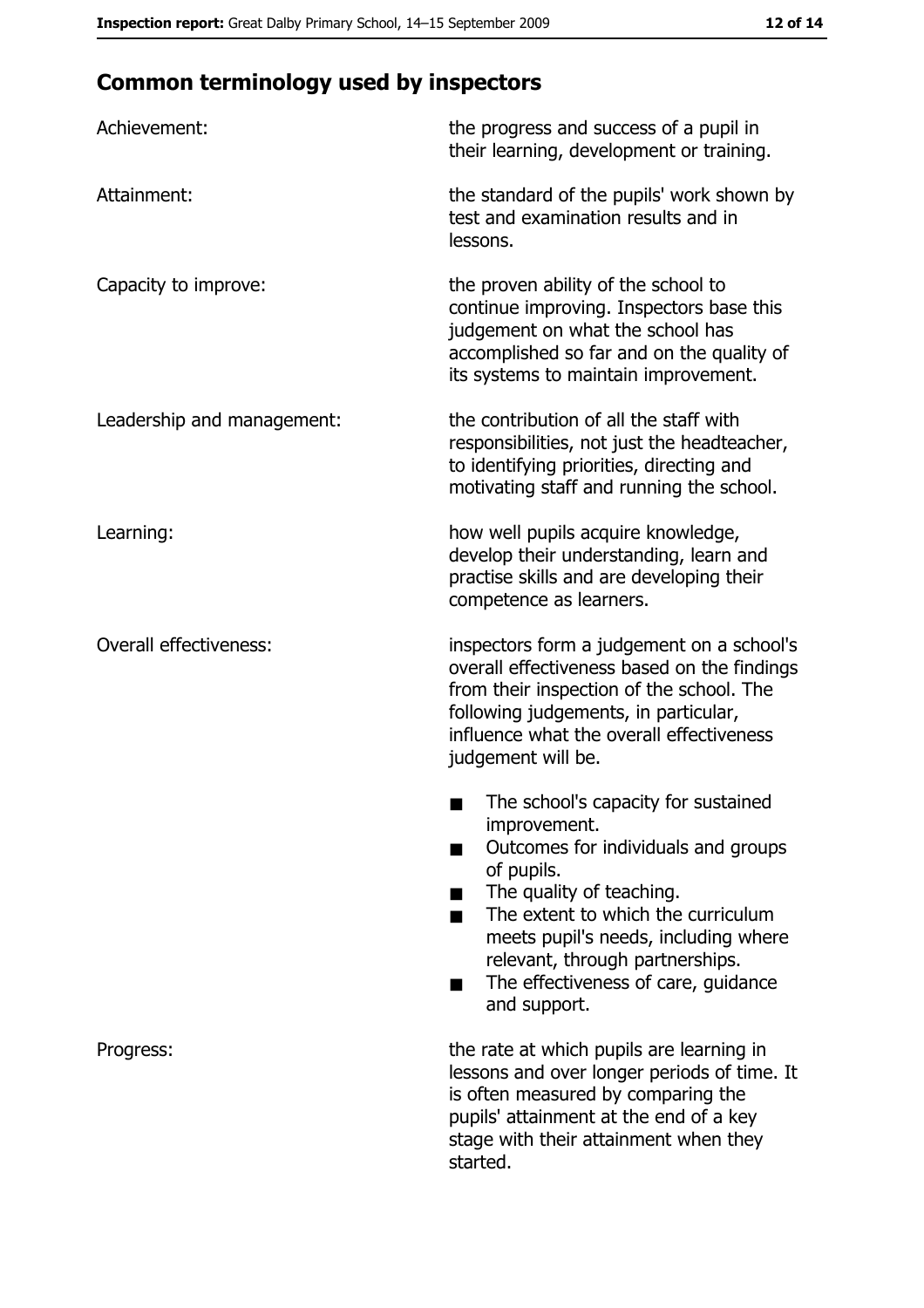This letter is provided for the school, parents and carers to share with their children. It describes Ofsted's main findings from the inspection of their school.



#### 17 September 2009

Dear Pupils

#### Inspection of Great Dalby Primary School, Melton Mowbray, LE14 2HA

This letter is to tell you about the findings of the recent inspection and to thank you for taking the time to talk to me about your work and your school. I am also grateful to those of you in Key Stage 2 who completed the questionnaire. Most of you like school. Some you said it was 'great'! In my view, you attend a good school which is friendly and caring. You behave well. You told me that you feel safe at playtimes and that the 'usual squabbles' are sorted out quickly. Some of you also said that the school provides lots of interesting opportunities and I agree.

The headteacher, teachers and teaching assistants are helping you to make good progress. They set you targets in your work which help you to concentrate on what you need to improve. The introduction of comprehensive success criteria in some lessons will take this further. The teachers have focused on helping boys to achieve as well as the girls. They have been successful, but there is still a little more to do to make sure everyone does as well as they possibly can. Consequently, I have asked the governors and the headteacher to look very closely at how a few of the boys can be helped to make faster progress.

The headteacher is leading the school well, and is constantly looking at how well it is doing so that improvements can be made to the opportunities that the school provides for you. I have asked that the school checks carefully how activities help you to make the bset possible progress. I have also asked the headteacher and teachers to consider how they can help you to develop a better understanding of communities in Britain to build on your work in the local community.

I hope that in the future your school is even more successful in helping you to do as well as you possibly can.

Yours faithfully

Christopher Parker

Lead Inspector